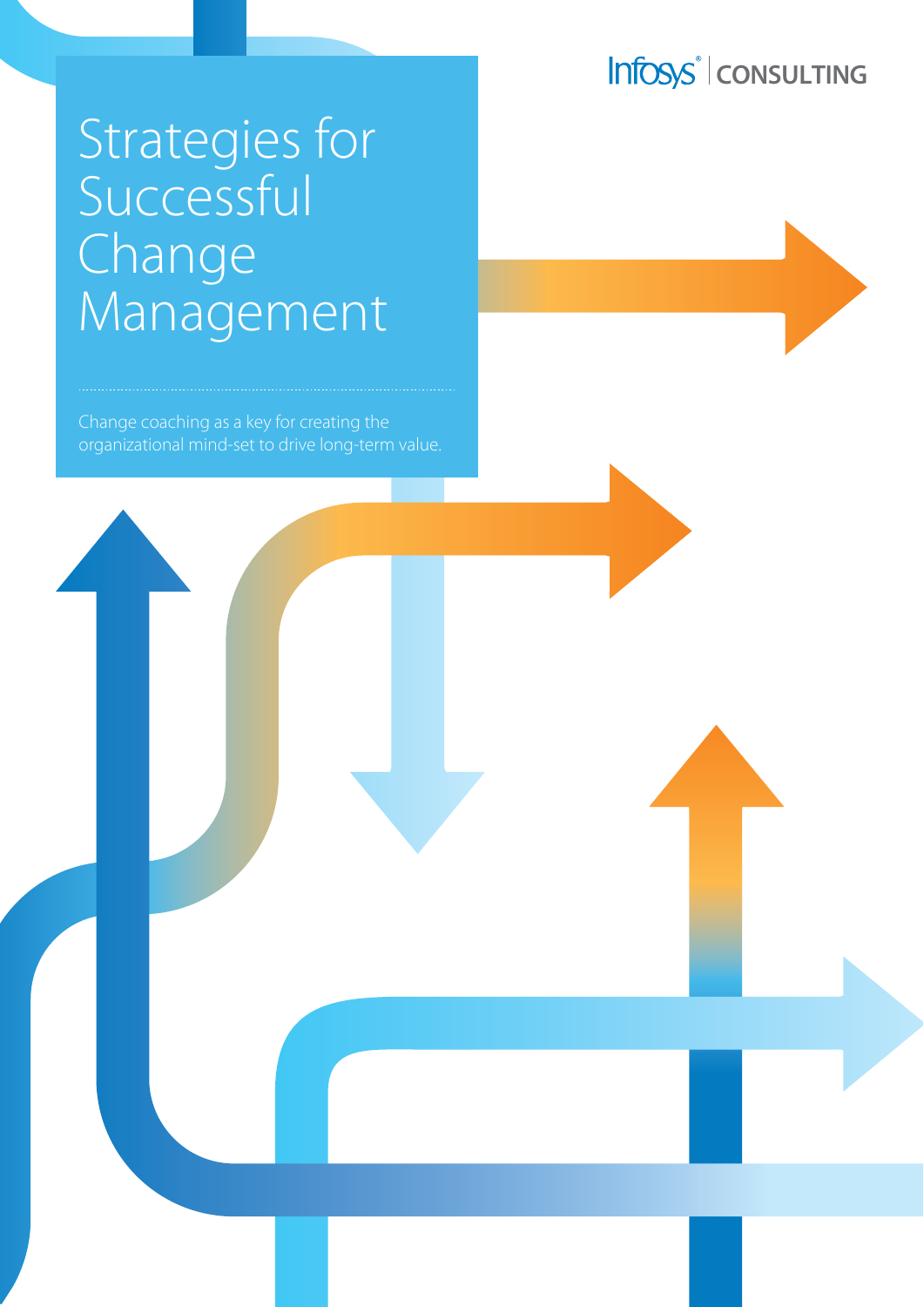### **SUMMARY**

Traditional change management no longer withstands the test of time. Companies are proving increasingly resistant to process classic change models and tools. Projects fail because of rigid organizational structures and employees rejecting classic change management measures or exhibiting passive resistance.

At the same time, the pressure to evolve is growing rapidly. Companies and employees have to adapt increasingly fast to new market conditions in order to survive and grow successfully.

Companies therefore need an expanded management approach so that they can adapt quickly and flexibly creativity of their employees. This white paper describes the change coaching approach to bring sustainable progress to organizations.

#### **BARRIERS TO CHANGE IN COMPANIES**

**CHANGE COACHING**

## Introduction

Permanent change is the new status quo. New technologies and business models, along with new players in established markets, can force out even the strongest market leaders from their traditional positions within a short timeframe. The major trends of our time – globalization, digitalization and demographic shifts – contribute to the constant transformation of markets and are accelerating change in many areas. This gives rise to challenges for established companies and opportunities for newcomers who can operate with a high degree of agility, without having the longstanding ties that their competitors have. Thus, for most market participants, this creates some fundamental questions: How can I survive – and even thrive – in this dynamic environment? How can I best deploy my resources to achieve this?

Creating innovative products and services, restructuring, mergers and acquisitions, as well as the modernization of legacy infrastructures are classic responses to this pressure to evolve. They lead to complex transformation projects which often need to succeed under time pressure. Formalized restructuring, communications and training programs common to traditional change programs are no longer enough. Critical success factors these days tend to be increased motivation and solid acceptance of change(s) among the affected parties, as well as the organization's ability to implement the change quickly. This demands intensively confronting the potential motivations for and against changes among managers, opinion leaders and all affected groups. Traditional change management disciplines must be combined with participatory methods to ensure sustainable change. **We call this broadened approach "change coaching".**

**RAPIDLY INCREASING PRESSURE TO CHANGE**

CHANGE COACHING HELPS COMPANIES OVERCOME INTERNAL BARRIERS TO CHANGE AND TO EFFECTIVE-LY DEAL WITH INCREASING PRESSURE TO CHANGE.

SOURCE: INFOSYS CONSULTING

**FIGURE 1:**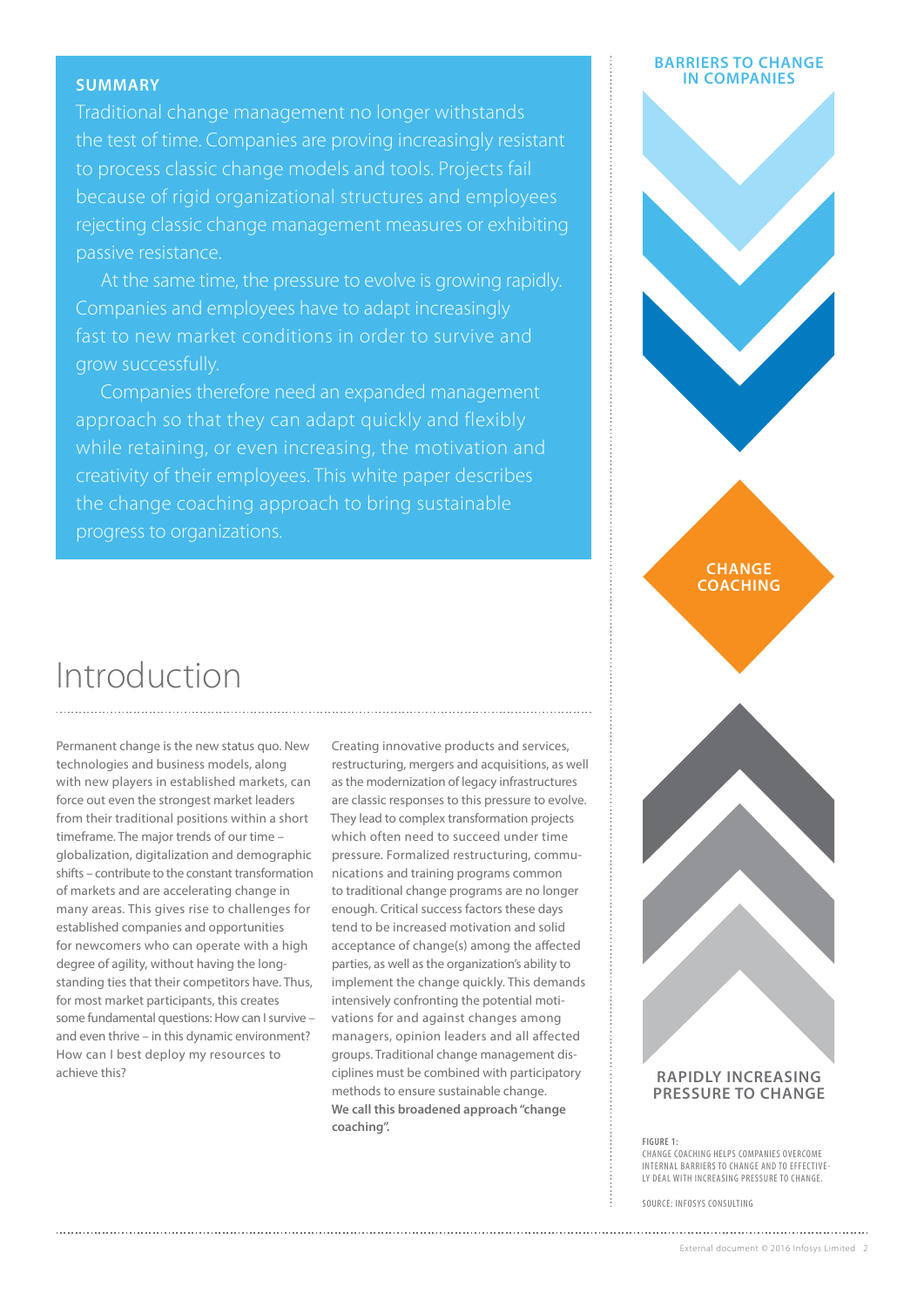# Why is change so difficult?

Management and employees must confront changes to a greater extent. In most organizations, there are traditional, "homemade" problems standing in the way such as the lack of willingness to integrate ("department silos"), outdated processes and procedures, lack of acceptance for change and, to an even greater degree, insufficient willingness to assume a leadership role in the process. This means that change programs soon face resistance on every level of the hierarchy. Typical reactions when plans are announced are to dispute the necessity of the change or relevance of the concrete project proposals as well as to cast doubt on the feasibility of implementation. Change management measures that simply serve to fulfill project milestones without taking into account the willingness to evolve within the organization often make the situation worse.

**Common problems with this type of change management include:**

- The overarching vision is not clearly formulated, so employees do not understand the motivation for change.
- A communicated vision is perceived as inconsistent or implausible.
- The affected (groups of) people cannot recognize why they are affected and what the transformation means for them ( "What's in it for me?").
- Change management tools and processes are implemented for their own sake and not adapted flexibly to conditions within the company and the project
- The fear of loss of any kind (prestige, position, prospects) outweighs expectations of the achievable benefits for the company and for its development.
- Management doesn't succeed in motivating employees or to function as role models for a demonstrable willingness to evolve.
- Change is part of a very specific project and is planned and budgeted for as part of fixed measurement criteria.

In the worst-case scenario, these issues lead to the phenomenon of **"change fatigue"**<sup>1</sup> , whereby the mere announcement of a new change project prompts reflexive rejection among those affected.

# Characteristics of a successful change project

**Successful transformation programs make "sense" of changes for those affected by offering them answers to these basic questions: Why? Why now? Why me?** 

This can mean, for instance:

- Affected parties and people recognize and accept the opportunities that the change offers. The results of the transformation are recognized as "normative" and crucial, and are integrated into the execution of day-to-day processes.
- The willingness to help shape the future n structure increases – both on management level and among employees.
- The change process is explained in plausible terms and is implemented consistently (end-to-end); changes in the methodology are avoided.
- The transformation is supported by coordinated information and training programs (multi-channel).

It is not so much about administrating the processes as assuming a leadership role in it within the company, and establishing a broad coalition for its implementation within the organization.

This means the change manager becomes a "change coach". Change coaching deals with motivational factors for and against change among all affected groups. It combines traditional change management disciplines with participatory methods to achieve sustainable change.<sup>2</sup>

A manager must not only be able to master the basic methodology for creating and implementing development programs, communications as well as training plans for the affected groups, but must also function as a coach who encourages affected parties to actively engage with the change and

### **TYPICAL (NEGATIVE) REACTIONS TO THE ANNOUNCEMENT OF PLANNED CHANGES**

- "It's an important issue, but I don't believe that we can implement it at our company."
- Ď "Not another new project!"
- "Why does that need to change? It works fine as it is."  $\rightarrow$
- "The project doesn't address our needs at all."  $\rightarrow$
- "We have bigger things to worry about than this project."P

 $\blacktriangleright$  The right mix of activities, methods  $\mathsf{Ric}$  its implementation. and tools in change coaching and change management are crucial to successful, sustainable change. «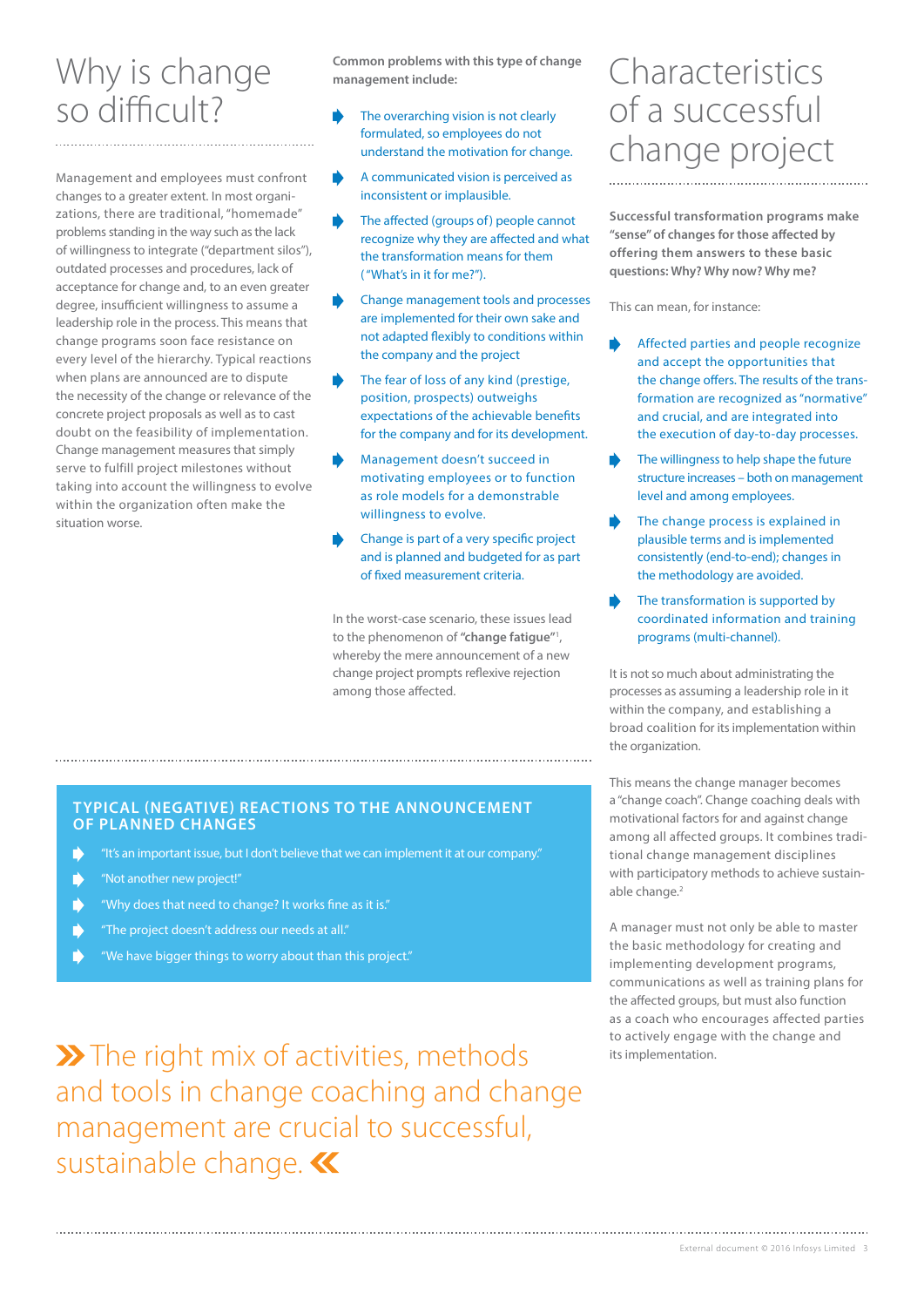

**Key factors for successful transformation projects**<sup>3</sup> **:**

#### **1. Clear assignment of tasks**

The scope and substance of the planned program are clearly defined and comprehensible to both project managers and participants. The assignment of tasks is clearly described and defined for all participants. Dependencies are identified and documented.

### **2. Proven methods and realistic estimations**

All participants know and accept the methods and processes used in the project. They understand why these are used and how they might realistically contribute to success.

#### **3. Experienced resources**

Employees and companies possess expertise and experience in their fields of work – but seldom make changes in these fields. Therefore, it is important that experienced resources – both internal and external – be incorporated into such projects. They offer experience on

two levels – experience in change processes and method competencies as well as in-depth knowledge of the organization. Both are necessary in order to drive change forward on different hierarchy levels.

#### **4. Appropriate budgeting**

The budget realistically reflects the scope and complexity of the project and the resources required.

These general conditions bring about a program that combines elements of traditional (deliverables-oriented) change management and elements of change coaching to drive forward successful, lasting implementation of changes. The advantage of such a combined approach is the effect it has beyond the project timeframe. Employees on various levels of the hierarchy can also apply the methods used in future change programs. This builds the foundation for an improved and potentially faster capability of the organization to transform.

Here, Infosys Consulting relies on an integrated change management concept that considers the client's individual situation and the transformation plan at hand.

Like the gears of a clock, elements of change coaching and change management mesh together to bring about sustainable progress. At the detail level, the individual elements address the following topics: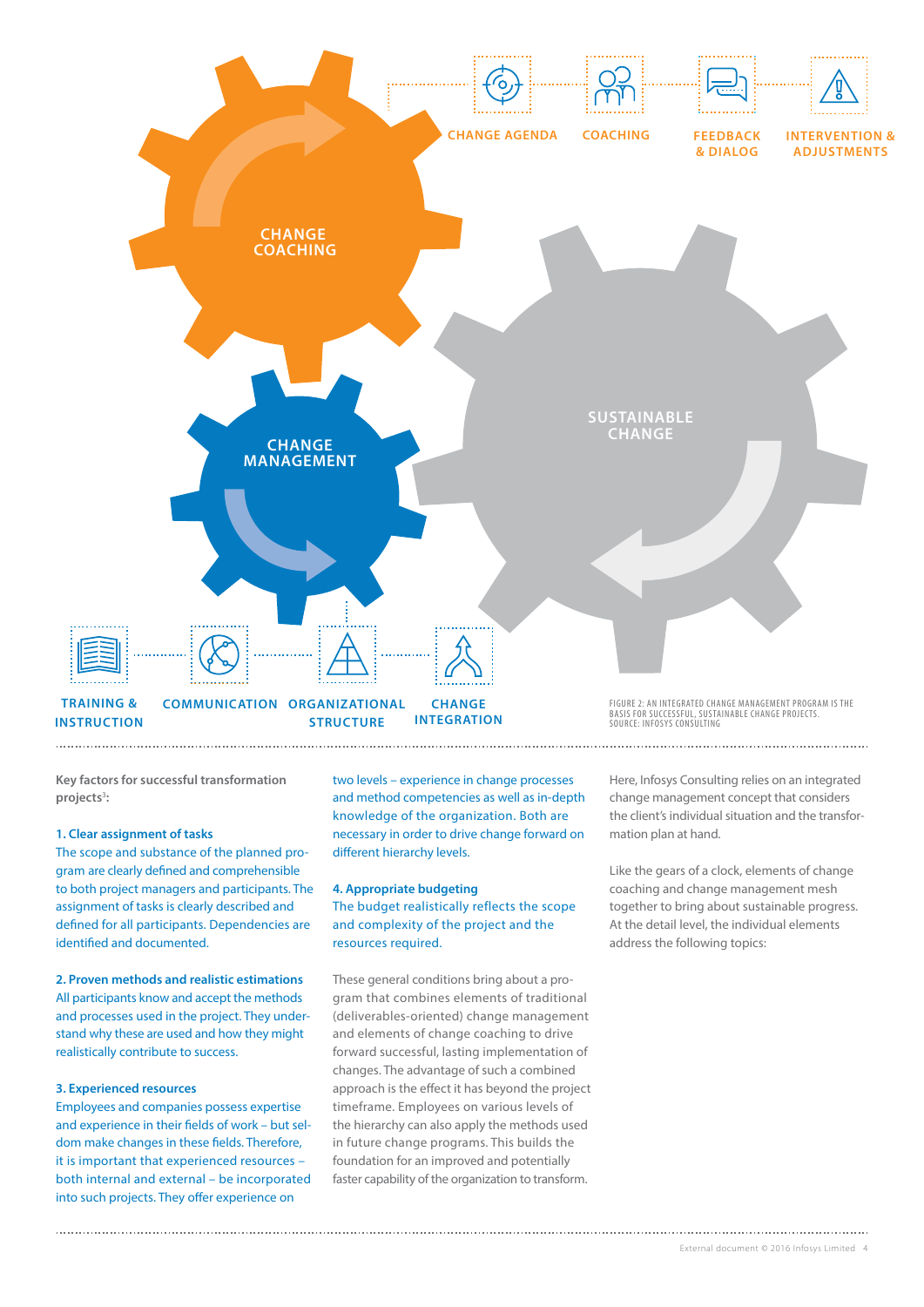### **CHANGE COACHING**

Methods and measures of coaching go beyond a concrete project plan and aim at the development of general change competencies within an organization.



## hange agenda

Here, the goal of the change is specified from various perspectives, consequences are analyzed and a corresponding program drafted. Typical work elements include:

- Taking stock of the present situation and projecting the target outcome against the individual backdrop of the organization
- Coming to an understanding of the motivation for change and determining possible consequences
- Identifying, coordinating and choosing potential courses of action
- Defining and planning the program



This is where the organization develops its change competency. Individuals and/or groups are identified so that they can be trained to become "change agents" in the context of individual or group coaching. Change agents are key figures in the implementation of the plans within the company. But they must understand the appropriate instruments and methods, and use them in a practical setting to ensure the necessary professionalism in the implementation of the program.



### Feedback & dialog

Listening to and responding to feedback from affected parties plays a key role in the success of change processes. Therefore, it is important to establish channels that enable communication between the parties involved. The "recipients" of this feedback must be prepared for it and deal with it constructively (particularly criticism). For this reason, the following activities are important:

- Defining, coordinating and establishing feedback channels
- Defining clear responsibility for feedback channels
- Preparing/coaching those responsible
- Regular "pulse measurement" of the state of change based on feedback



### Intervention & adjustments

In many cases, the change cannot be implemented as planned. Interventions may become necessary if a counter-productive dynamic develops, for instance, when different positions of various groups paralyze the process or if there is disagreement over the right way to proceed with the project. These types of situations demand selective intervention which must follow an approach coordinated between change management and project management.

**X** To measure progress and success, clear metrics must already be established during the project. «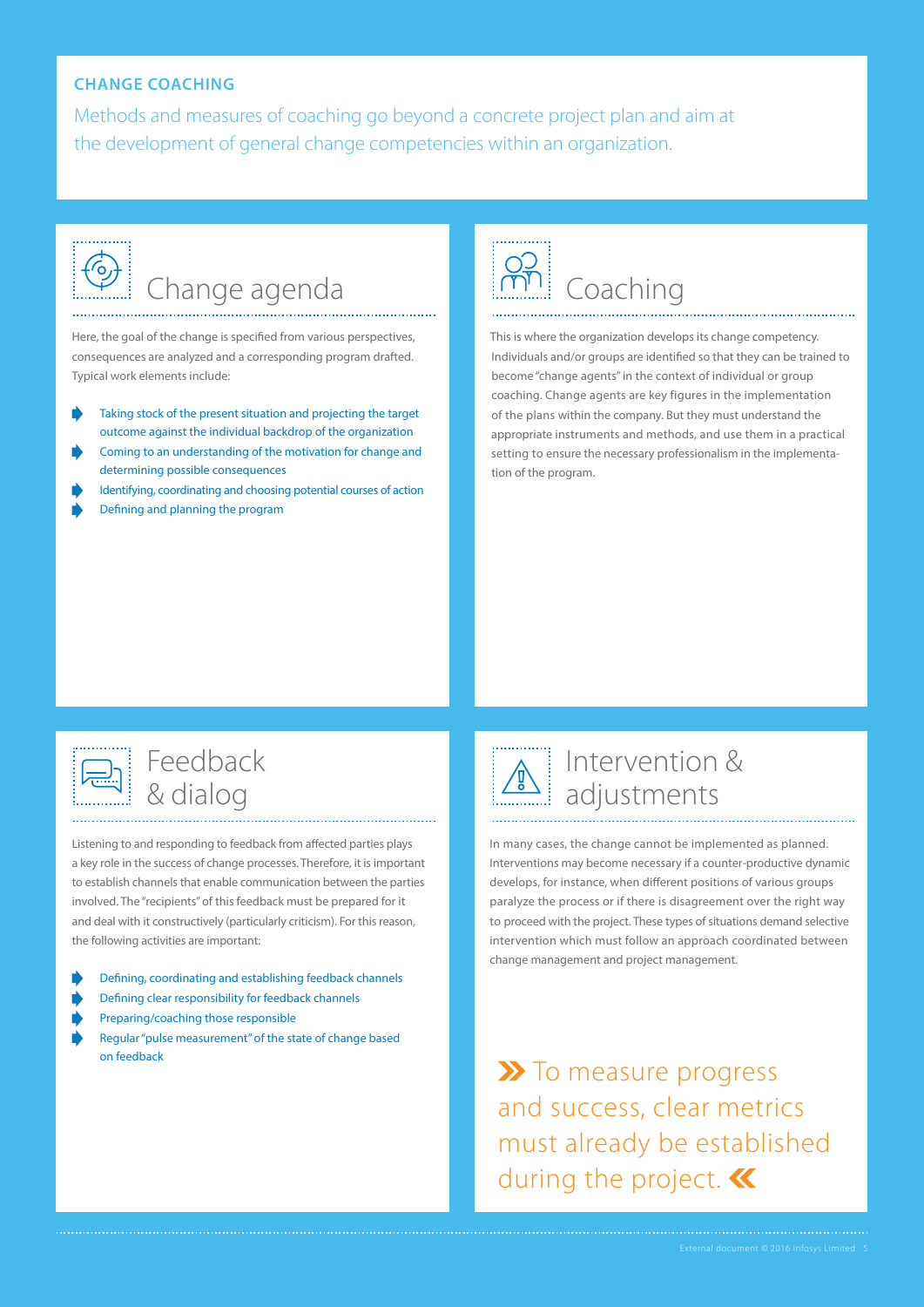### **CHANGE MANAGEMENT**

Here, structured methods and measures for implementation of changes are addressed. The focus here is on concrete, predictable and measurable activities that make it easier for employees in the company to find their way in an evolving working environment.



### Training & instruction

Transformation affects various areas of a company. For example, the work processes employees have learned can evolve, as can functional processes, IT systems or the organizational structure of the company. The affected parties need the right training to ensure a smooth transition to the new working environment. Therefore, typical elements in this area are:

- Requirements analysis for training and instruction
- Definition of training content/curricula
- Planning and implementation of
- the instructional/training program
- Success monitoring

# **Communication**

Along with the opportunity to communicate through feedback channels, initiatives like this also require communicating standardized information to affected parties. Here, the spectrum ranges from general information about the program to specific information about training plans. The activities in this area therefore include:

- Definition of communication plans
- Coordination between the project parties
- Implementation of communication plans
- Ad-hoc communications measures

This form of communication is generally distributed one way through defined channels (for example, in newsletters, briefings, town halls). It offers relatively little room for individual dialog.



### Organizational structure

Transformation often requires adjustments or a complete reordering of a company's structure. Here, change management encompasses various tasks, particularly the appropriate communication (description, rationale, motivation) of the new structures to the affected areas of the existing organization. This cross-departmental issue is addressed jointly by the affected areas and the Human Resources department, also taking into account any existing participation bodies.

**X** Traditional change management disciplines must be combined with participatory methods to ensure sustainable progress.



Not all change-related activities can be carried out by the change management team alone. Complex, cross-departmental activities require the expertise and sometimes also the the assertiveness of various participants. Here, the change management team coordinates relevant participants to identify, plan and implement the activities required for the change. The foundation for these activities includes questions such as:

- What impact does the project have on the affected areas? Will work processes, requirements, qualifications, structures, IT systems be changing?
- What measures have to be taken in each area to ensure clean implementation with as little friction as possible?
- Will the workload of affected employees evolve?
- What will the new or adjusted organizational structure look like?
- Exactly which employees are affected, and how?
- What qualification measures are required for which employees?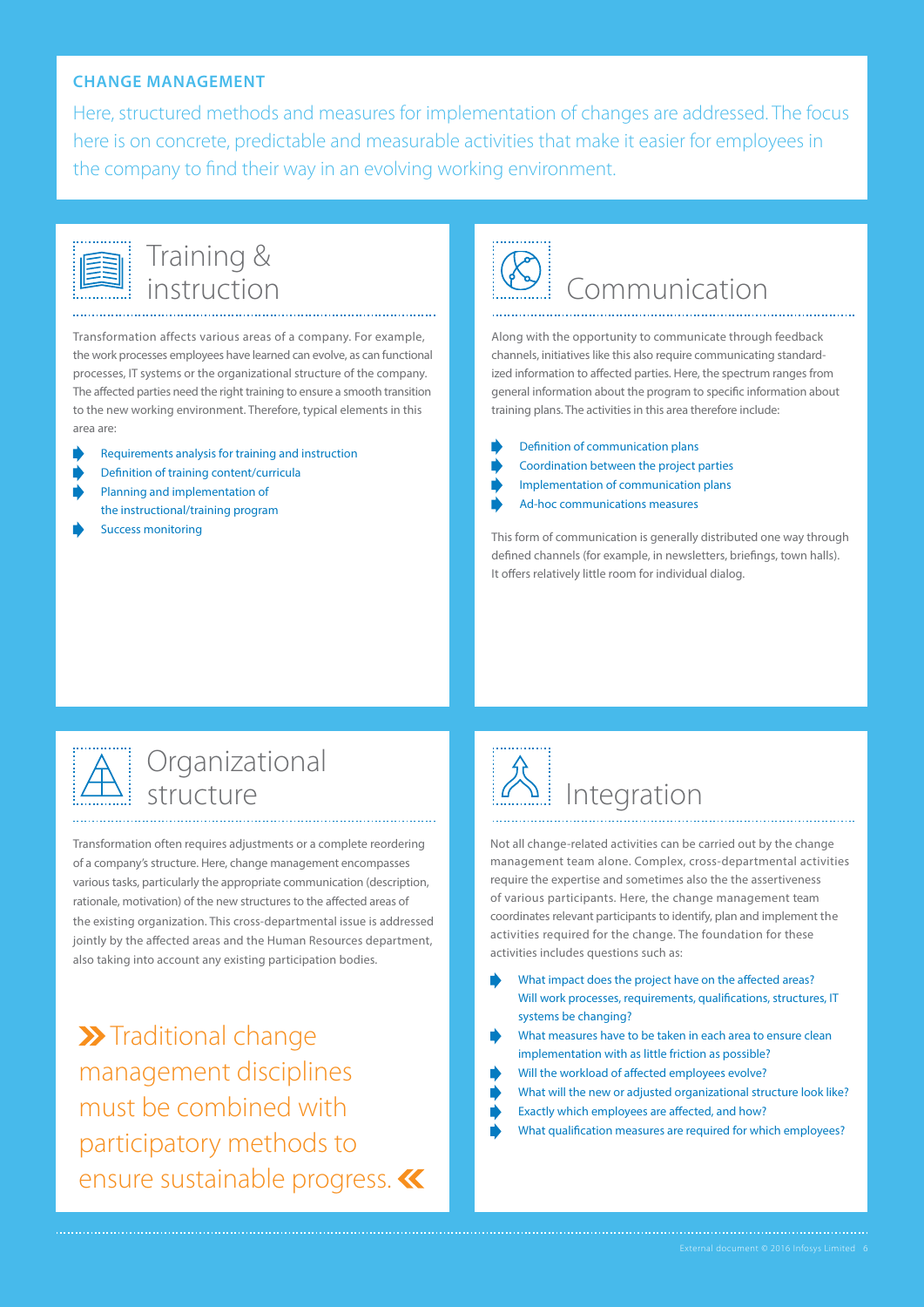# Infosys Consulting's model for change coaching projects

**The key to successful and sustainable change within organizations is the right combination of activities, methods and tools in change coaching and change management, and specifying the extent to which the chosen measures are to be applied.** In this respect, Infosys Consulting relies on a dedicated analysis phase at the beginning of the project to ensure the right scope and the right measures on the basis of client requirements. Here, a profound knowledge of the customer's situation, a clear understanding of the way tasks are assigned as well as experience with the aforementioned methods and tools are key. The analysis phase requires close cooperation between the client and experienced management consultants. This is the only way to identify, plan and implement programs that meet the challenge of sustainable evolution in the client organization.

**What does sustainable change mean for the company?**

### **Stabilization of concrete changes from a project within the company**

Changes must be fully implemented if they are to deliver the expected benefits. In order to measure progress and success, clear metrics must be established during the project itself. But in the course of the project, they also ensure that the desired goals are attained.

#### **Change in awareness and company culture**

An awareness of the need for change must be inscribed in the DNA of the company culture. With current economic and social shift, this is a key success factor for companies. A flexible organization that is open to evolve is better able to deal with dynamic requirements.

Infosys Consulting offers a global Enterprise Change Community, which brings together change coaching staff who support worldwide clients in their change transformation programs. Infosys Consulting examines each project within its unique context. Even if the contents of transformation projects appear similar at first glance (more efficient processes, modernization of IT, organizational change, etc.), the starting point is different for each client.

For this reason, Infosys Consulting works with its clients to create and implement sustainable change programs that reflect the individual starting positions and objectives of its clients while at the same time preparing them for further evolution in the future. With its high quality standards, Infosys Consulting supports clients in the industrial, services and public sectors in implementing both business-driven and IT-driven change.

### **CONCLUSION**

"Traditional" change management approaches no longer fulfill the requirements of companies in rapidly shifting markets. The brevity of change cycles means that a generation of employees can pass through multiple cycles. The development of competencies in this domain is therefore essential for companies to ensure their competitiveness does not suffer, which is why they must rely on external expertise and strengthen internal competencies in each project. To do so, they need external partners with experience in many different change management projects who at the same time have excellent command of the entire set of change coaching instruments – partners who can execute a concrete project on time, on budget, while also strengthening the transformation competencies within the company.

 A coach needs to directly address the change and its implementation by the affected parties.